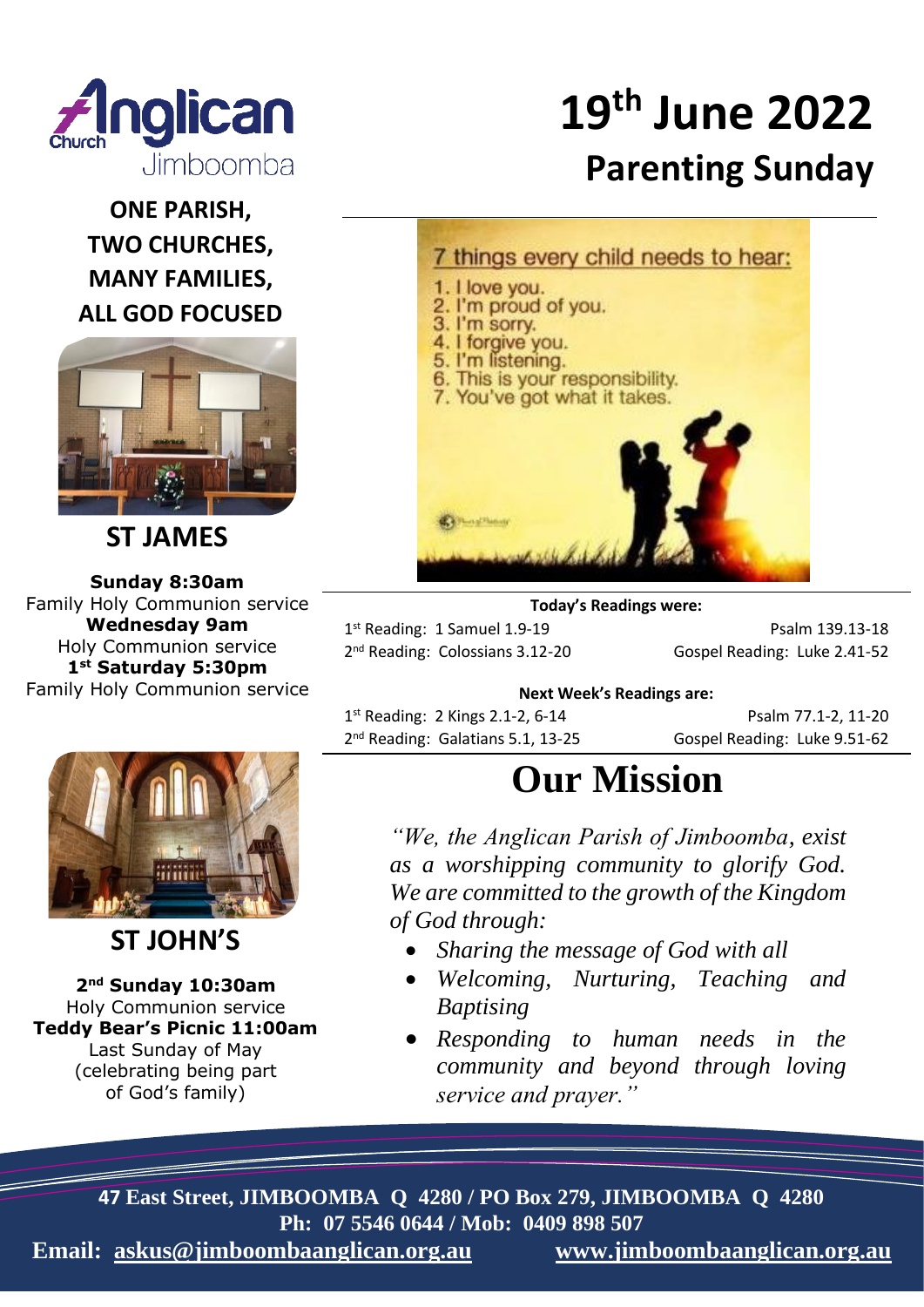# **THIS WEEK IN OUR PARISH**

| Tuesday, 21 <sup>st</sup> June   | 9:00am<br>2:30 <sub>pm</sub> | Op Shop<br>Jimmy's Café              |  |
|----------------------------------|------------------------------|--------------------------------------|--|
| Wednesday, 22 <sup>nd</sup> June | 8:30am<br>9:00am             | Op Shop<br>St James Service          |  |
| Thursday, 23rd June              | 9:00am<br>2:30 <sub>pm</sub> | Op Shop<br>Jimmy's Café (end Term 2) |  |
| $24^{th} - 26^{th}$ June         |                              | Synod                                |  |
| Saturday, 25 <sup>th</sup> June  | 8:30am                       | Op Shop                              |  |
| Sunday, 26 <sup>th</sup> June    | 8:30am                       | St James Service - Parenting Sunday  |  |

| <b>Op Shop Co-ordinator</b> |  |  |  |  |
|-----------------------------|--|--|--|--|
| Helen Shield                |  |  |  |  |
| 0419 730 195                |  |  |  |  |

**Op Shop Co-ordinator Coffee Ministry Co-ordinator** Shelagh Moore 0438 880 830

# **UPCOMING EVENTS**

| $28th$ June – $5th$ July<br>$28th$ June – $6th$ July |                    | Dan Away<br><b>Maree Away</b>    |
|------------------------------------------------------|--------------------|----------------------------------|
| $6th - 8th$ July                                     |                    | Rockin' Jimmy's set up           |
| Friday, 8 <sup>th</sup> July                         | 12:00pm            | Social Lunch - TBA               |
| Saturday, 9 <sup>th</sup> July                       |                    | <b>ROCKIN' JIMMY'S</b>           |
| Tuesday, 12 <sup>th</sup> July                       | 2:30 <sub>pm</sub> | Jimmy's Café resumes Term 3      |
| Saturday, 16 <sup>th</sup> July                      | 5:30pm             | <b>Taize Service</b>             |
| Saturday, 6 <sup>th</sup> August                     | 5:30pm             | <b>Family Service</b>            |
| Friday, 12 <sup>th</sup> August                      | 12:00pm            | Social Lunch - Green Frog Hollow |

#### **Justice of the Peace services**

Maree Dinnar – during office hours (outside office hours 0404 019 602) Terry Williams JP (Qual) 0418 753 499 Email: [tezza.williams@outlook.com](mailto:tezza.williams@outlook.com)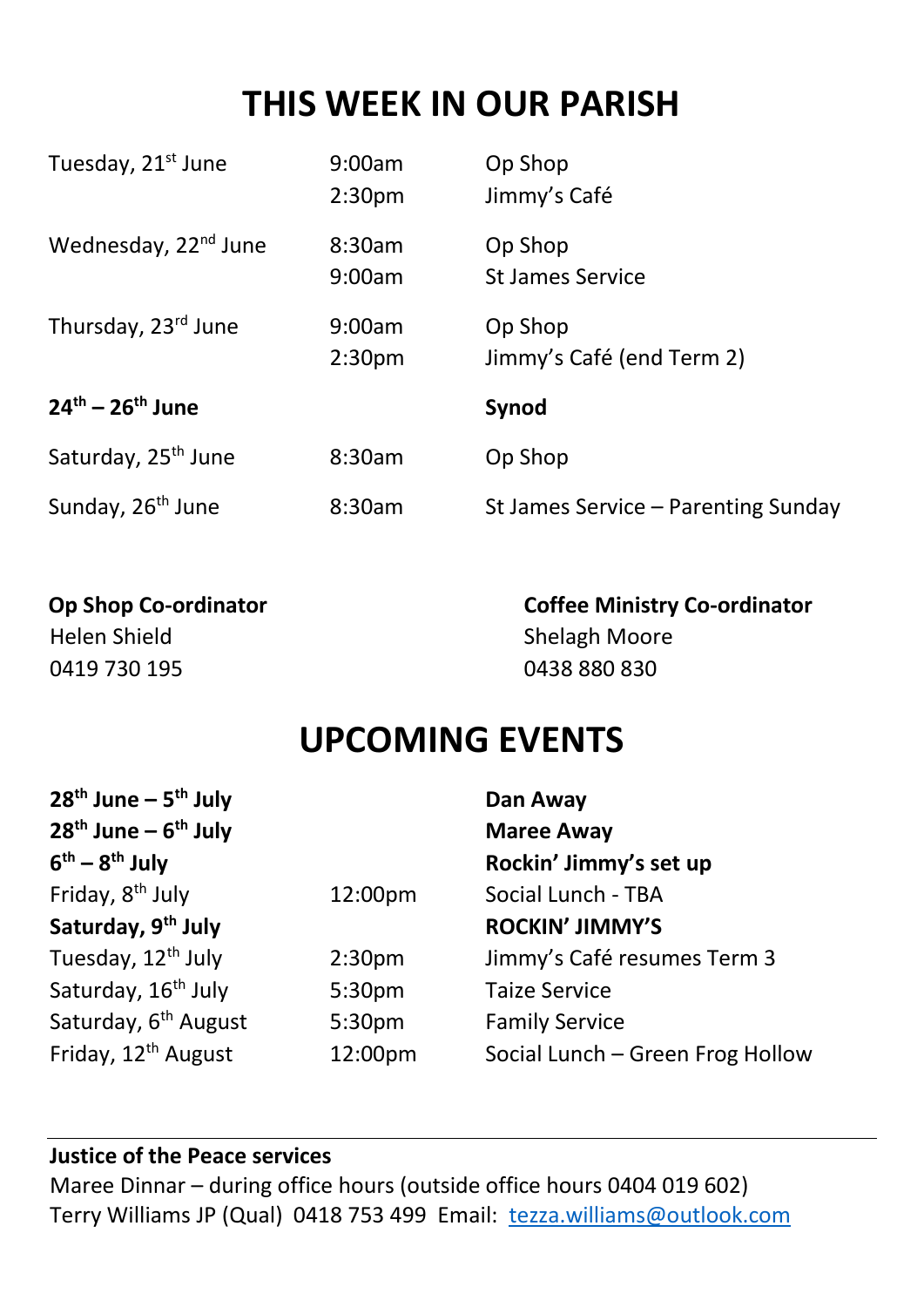# NOTICES



**Fr Dan and Maree away 28th June to 6th July**



### **VOLUNTEERS NEEDED**

Please place name on list at back of Church is you can help setup, on the day or pack up.

#### **SET UP 6 th -8 th July 2022**

If you have time in the days leading up to Rockin' Jimmy's help in site set up and cleaning would be appreciated.



**Saturday, 9th July**

# **GREAT WALL OF DRINKS**

It is that time again when we start collecting cans of Coke, Coke Zero, Lift, Sprite and Fanta to be sold at Rockin' Jimmy's. We also need **Golden Circle** 250ml poppers of **Apple**, **Orange** or **Tropical Punch** flavours only. Donations can be left at the back of the Church.

## **CAKE/CRAFT STALL**

We are again having a cake/craft stall at Rockin' Jimmy's. If anyone would like to bake something for this stall please contact Denise on 3297 0842. (NOTE - list of ingredients & number of labels needed no later than 12<sup>th</sup> June)

# **SYNOD 2022**

Business Papers for Synod 2022 are now available online

[\(https://www.anglicanchurchsq.org.au/s/Synod-2022-Business-Papers.pdf\)](https://www.anglicanchurchsq.org.au/s/Synod-2022-Business-Papers.pdf).

It would be great if you could read through them as we will have an opportunity on Sunday 19<sup>th</sup> of June to discuss them with our Synod Reps. Please pray for Shelagh and Koda as they prepare to represent our parish this year at Synod 24<sup>th</sup>-26<sup>th</sup> June.